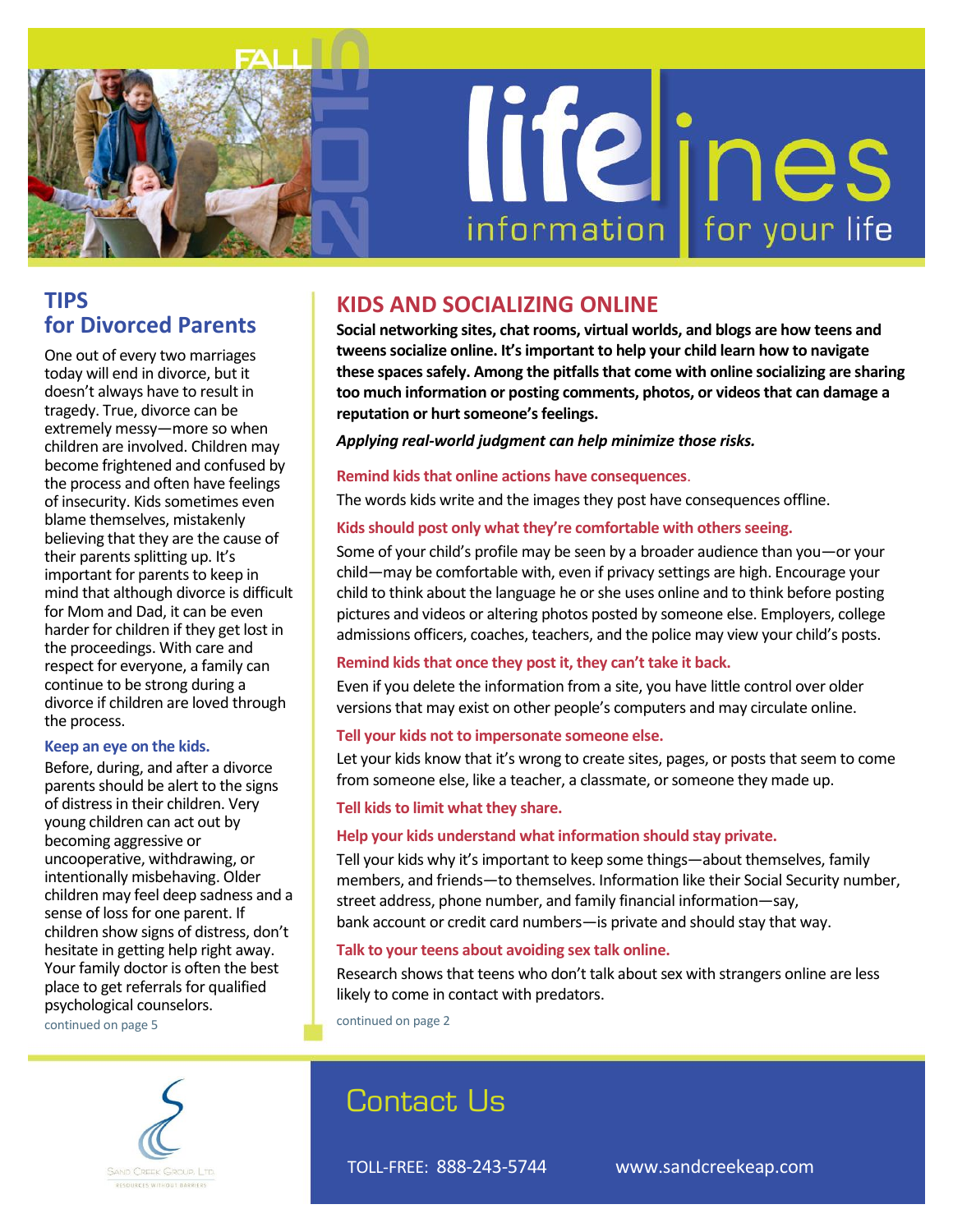

### **KIDS AND SOCIALIZING ONLINE**

continued from page 1

In fact, researchers have found that predators usually don't pose as children or teens, and most teens who are contacted by adults they don't know find it creepy. Teens should not hesitate to ignore or block them.

#### **Encourage online manners.**

#### **Politeness counts**.

You teach your kids to be polite offline; talk to them about being courteous online as well. Texting may seem fast and impersonal, yet courtesies like pls and ty (for please and thank you) are common text terms.

#### **Tone it down.**

Using all caps, long rows of exclamation points, or large, bolded fonts are the online equivalent of yelling. Most people don't appreciate a rant.

#### *Cc:* **and** *Reply All:* **with care.**

Suggest that your kids resist the temptation to send a message to everyone on their contact list.

#### **Limit access to your kids' profiles.**

#### **Use privacy settings.**

Many social networking sites and chat rooms have adjustable privacy settings, so you can restrict who has access to your kids' profiles. Talk to your kids about the importance of these settings and your expectations for who should be allowed to view their profile.

lifelines

information for your life

Set high privacy preferences on your kids' chat and video chat accounts as well. Most chat programs allow parents to control whether people on their kids' contact list can see their status, including whether they're online. Some chat and e-mail accounts allow parents to determine who can send messages to their kids and to block anyone not on the list.

#### **Create a safe screen name.**

Encourage your kids to think about the impression that screen names can make. A good screen name won't reveal much about how old they are, where they live, or their gender. For privacy purposes, your kids' screen names should not be the same as their e-mail addresses.

#### **Review your child's friendslist.**

You may want to limit your children's online "friends" to people they actually know.

#### **Talk to kids about what they're doing online.**

#### **Know what your kids are doing.**

Get to know the social networking sites your kids use so you understand their activities. If you're concerned about risky online behavior, you may want to search the social sites they use to see what information they're posting. Are they pretending to be someone else? Try searching by their name, nickname, school, hobbies, grade, or community.

#### **Ask your kids whom they're in touch with online.**

Just as you want to know who your kids' friends are offline, it's a good idea to know whom they're talking to online.

#### **Encourage your kids to trust their guts if they have suspicions.**

Encourage them to tell you if they feel threatened by someone or uncomfortable because of something online. You can then help them report concerns to the police and to the social networking site. Most of these sites have links for users to report abusive, suspicious, or inappropriate behavior.

Federal Trade Commission (FTC), OnGuard Online. (2011, September). *Kids and socializing online*. Retrieved June 19, 2014, from http://www.onguardonline.gov/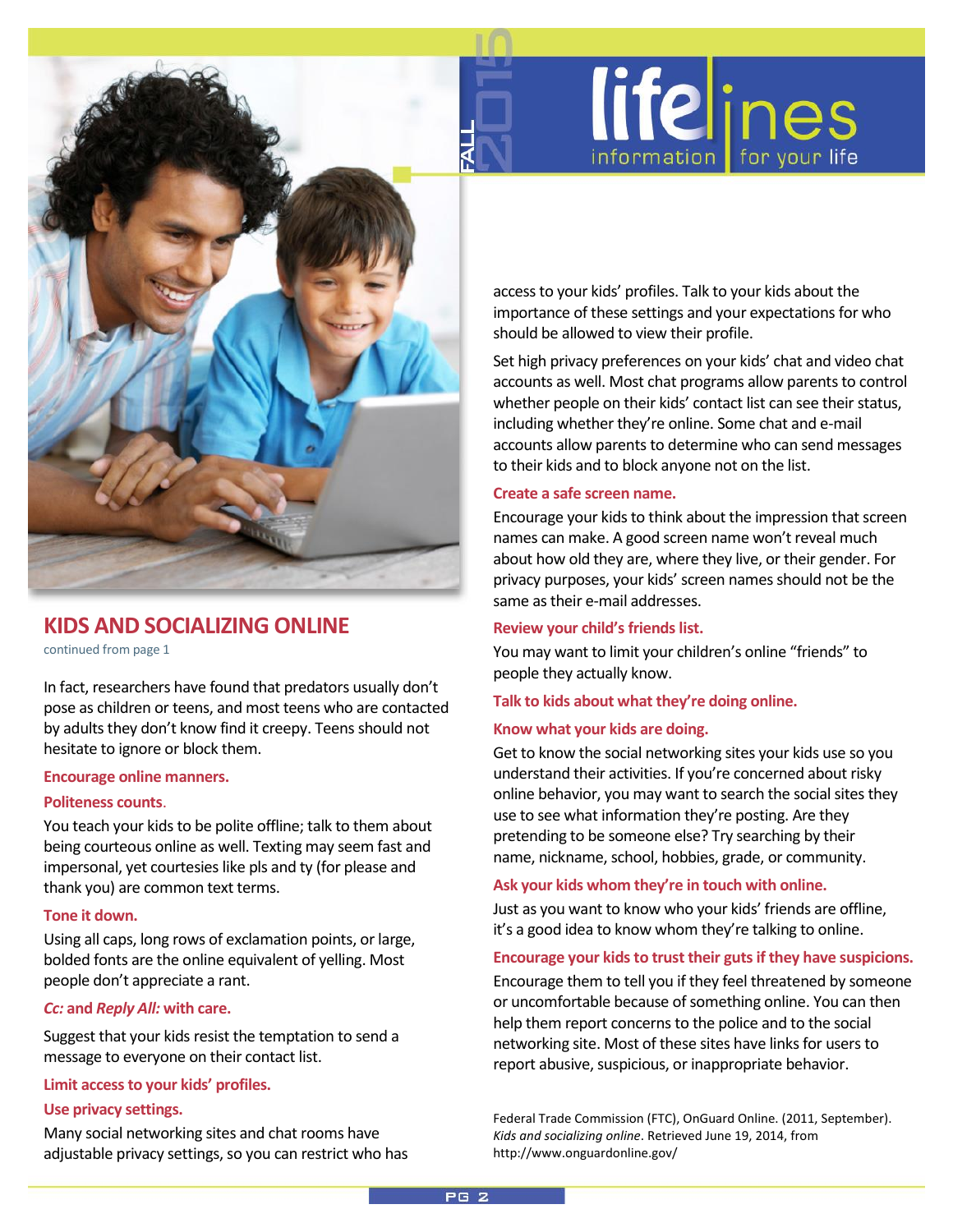# lifelines information

# **LONG-DISTANCE CAREGIVING: Getting Started**

#### **What does a long-distance caregiver do? How many other people are trying to help out from a distance?**

If you live an hour or more away from a person who needs care, you can think of yourself as a long-distance caregiver. This kind of care can take many forms—from helping with finances or money management to arranging for in-home care; from providing respite care for a primary caregiver to creating a plan in case of emergencies. Many long-distance caregivers act as information coordinators, helping aging parents understand the confusing maze of new needs, including home health aides, insurance benefits and claims, and durable medical equipment.

Caregiving, no matter where the caregiver lives, is often long lasting and ever expanding. For the long-distance caregiver, what may start out as an occasional social phone call to share family news can eventually turn into regular phone calls about managing household bills, getting medical information, and arranging for grocery deliveries. What begins as a monthly trip to check on Mom may become a larger project to move her to a new home or nursing facility closer to where you live.

If you are a long-distance caregiver, you are definitely not alone. There may be as many as 7 million people in your same situation in the United States, according to the National Institute on Aging. In the past, caregivers have primarily been working women in midlife with other family responsibilities. That's changing. More and more men are getting involved; in fact, surveys show that men now represent almost 40% of caregivers. Anyone, anywhere can be a long-distance caregiver. Gender, income, age, social status, or employment should not prevent you from taking on at least some caregiving responsibilities and possibly feeling some of the satisfaction.



**How will I know if help is needed? Uncle Simon sounds fine on the phone. How can I know that he really is?** 

Sometimes, your relative will ask for help. Or, the sudden start of a severe illness will make it clear that assistance is needed. But when you live far away, some detective work might be in order to uncover possible signs that support or help is needed.

A phone call is not always the best way to tell whether an older person needs help handling daily activities. Uncle Simon might not want to worry his nephew, Brad, who lives a few hours away, or he might not want to admit that he's often too tired to cook an entire meal. But how can Brad know this? If he calls at dinner and asks, "What's cooking?" Brad might get a sense that dinner is a bowl of cereal. If so, he might want to talk with his uncle and offer some help. With Simon's OK, Brad might contact people who see his uncle regularly—neighbors, friends, doctors, or local relatives, for example—and ask them to call Brad if they have concerns about Simon. Brad might also ask if he could check in with them periodically. When Brad spends a weekend with his uncle, he should look around for possible trouble areas; it's easier to disguise problems during a short phone call than during a longer visit.

Brad can make the most of his visit if he takes some time in advance to develop a list of possible problem areas he wants to check out while visiting his uncle. That's a good idea for anyone in this type of situation. Of course, it may not be possible to do everything in one trip, but make sure that any potentially dangerous situations are taken care of as soon as possible. If you can't correct everything on your list, see if you can arrange for someone else to finish up.

continued on page 4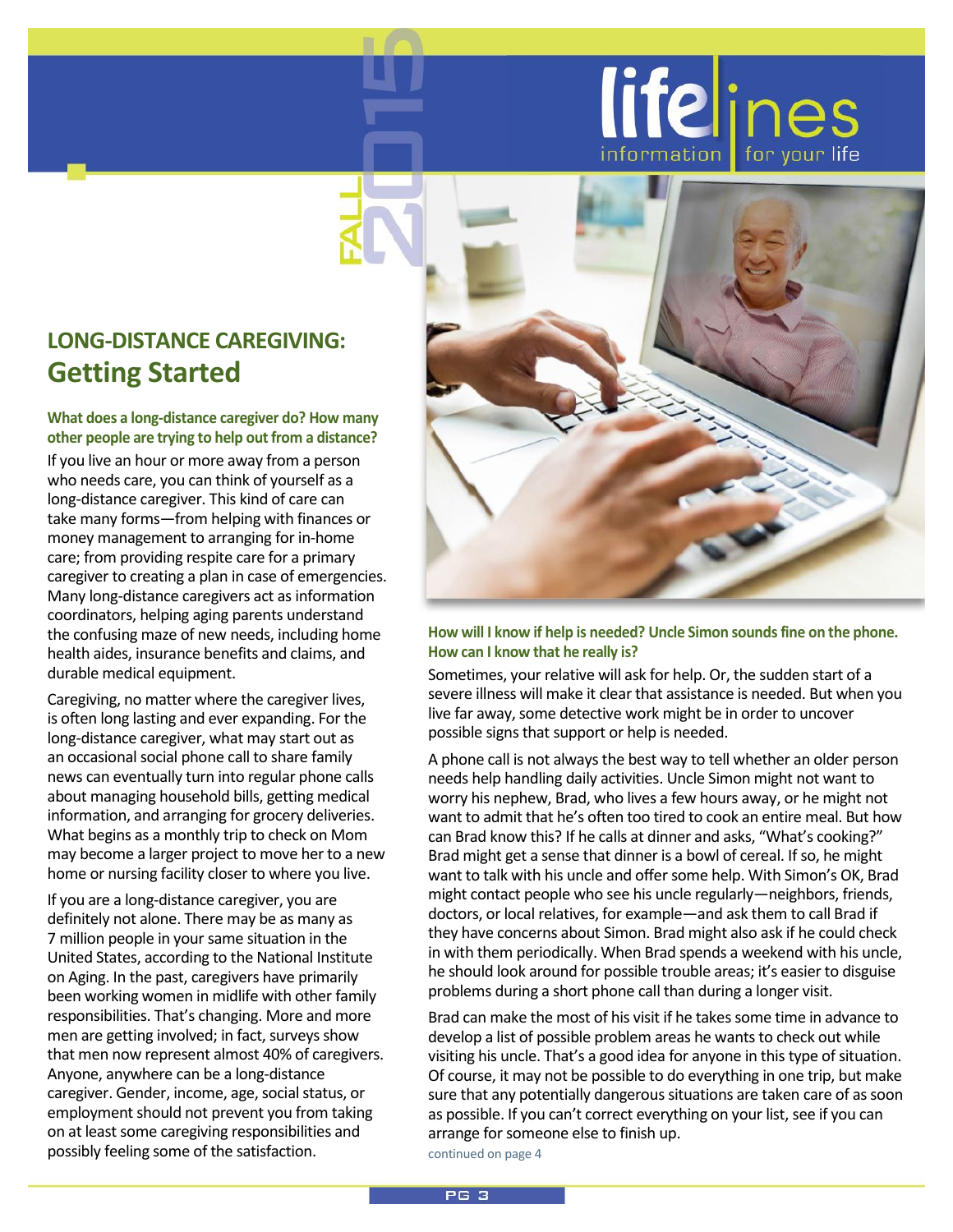

# **LONG-DISTANCE CAREGIVING: Getting Started**

continued from page 3

In addition to safety issues and the overall condition of the house, try to determine the older person's mood and general health status. Sometimes people confuse depression in older people with normal aging. A depressed older person might brighten up for a phone call or short visit, but it's harder to hide serious mood problems during an extended visit

#### **What can I really do from far away? My sister lives pretty close to our parents and has gradually been doing more and more for them. I'm halfway across the country. I'd like to help them and my sister, but I don't feel comfortable just jumping in.**

Many long-distance caregivers provide emotional support and occasional respite to a primary caregiver. Staying in contact with your parents by phone or e-mail might also take some pressure off your sister. Long-distance caregivers can play a part in arranging for professional caregivers, hiring home health and nursing aides, or locating care in an assisted living facility or nursing home (also known as a skilled nursing facility). Some longdistance caregivers find they can be helpful by handling things online—for example, researching health problems or medicines, paying bills, or keeping family and friends updated. Some long-distance caregivers help a parent pay for care, while others step in to manage finances.

Caregiving is not easy for anyone, not for the caregiver and not for the care recipient. There are sacrifices and adjustments for everyone. When you don't live where the care is needed, it may be especially hard to feel that what you are doing is enough and that what you are doing is important. It often is.



#### **How can my family decide who does what? My brother lives closest to our grandmother, but he's uncomfortable coordinating her medical care.**

This is a question that many families have to work out. You could start by setting up a family meeting and, if your grandmother is capable, including her in the discussion. This is best done when there is not an emergency. A calm conversation about what kind of care is needed in the present and might be called for in the future can avoid a lot of confusion. Ask your grandmother what she wants. Use her wishes as the basis for a plan. Decide who will be responsible for which tasks. Many families find the best first step is to name a primary caregiver, even if one is not needed immediately. That way the primary caregiver can step in if there is a crisis.

Think about your schedules and how to adapt them to give respite to a primary caregiver or to coordinate holiday and vacation times. One family found that it worked to have the long-distance caregiver come to town while the primary caregiver was on a family vacation. Many families report that offering appreciation, reassurance, and positive feedback to the primary caregiver is an important but sometimes forgotten contribution.

#### **What is a geriatric care manager, and how can I find one? A friend of mine thought that having a professional "on the scene" to help my dad would take some of the pressure off me.**

Professional geriatric care managers are usually licensed nurses or social workers who specialize in geriatrics. Some families hire a geriatric care manager to evaluate and assess a parent's needs and to coordinate care through community resources. The cost of an initial evaluation varies and may be expensive, but depending on your family circumstances, geriatric care managers might offer a useful service. They are a sort of professional relative to help you and your family identify needs and how to meet them. These professionals can also help by leading family discussions about sensitive subjects. For example, Alice's father might be more willing to take advice from someone outside the family.

**The National Association of Professional Geriatric Care Managers, www.caremanager.org, can help you find a care manager near your family member's community. In some cases, support groups for diseases related to aging may be able to recommend geriatric care managers who have assisted other families.**

National Institutes of Health, National Institute on Aging. (Updated 2014, March 24). *So far away: Twenty questions and answers about long-distance caregiving.* Retrieved November 21, 2014, from http://www.nia.nih.gov/.